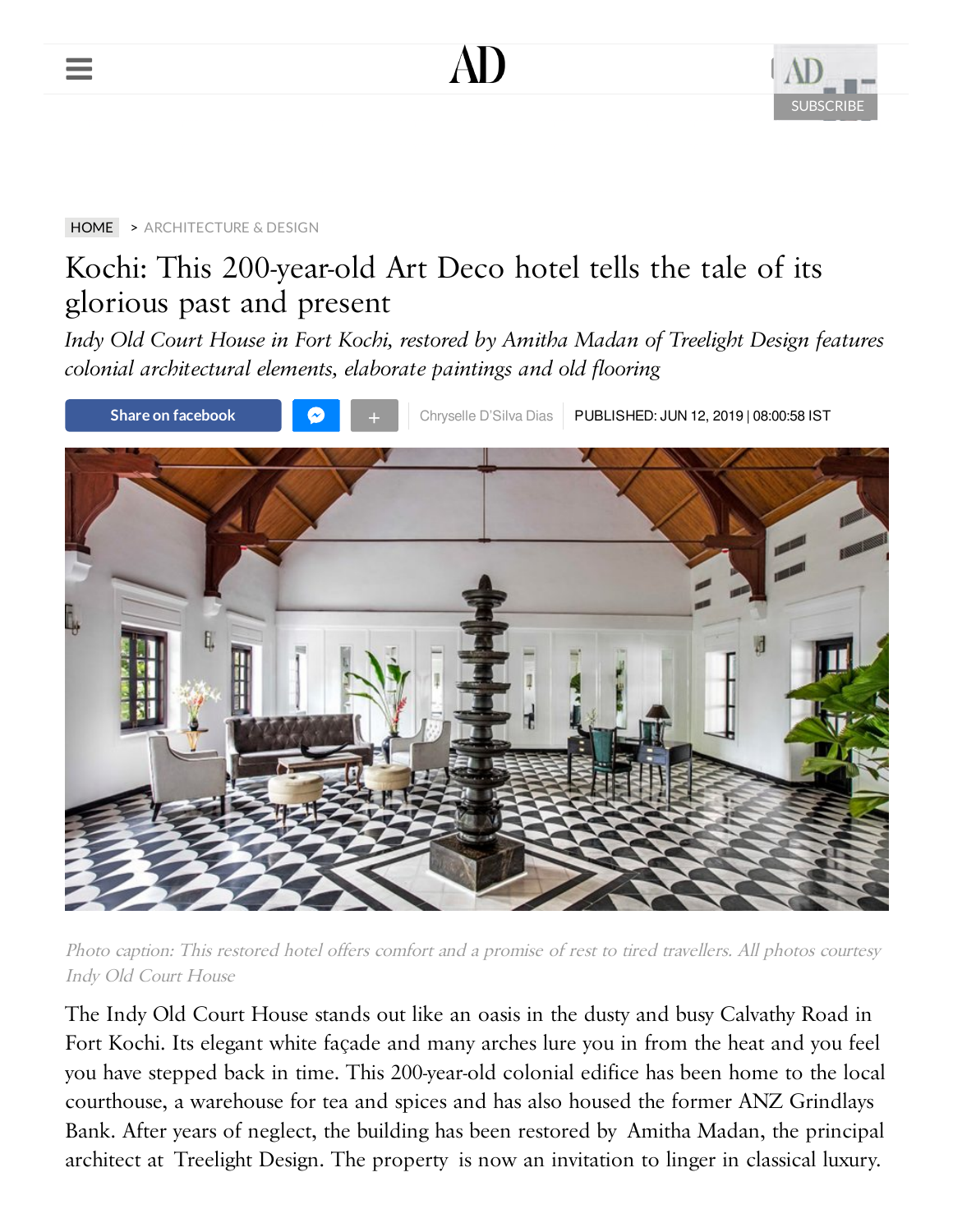# **Kochi Hotel | Yesteryears Vibe**

Every corner of this sixteen-room B&B takes you back to another era. The striking blackand-white tiles ground the décor and are evident across the property. The patterns change subtly (or dramatically, as in the massive lounge on the first floor) but the effect is the same undulating stretches of monochrome elegance reminiscent of the glory days of Art Deco. Instagram-worthy nooks and corridors sneak up on you with unexpected splashes of colour.



Photo caption: The striking black-and-white tiles ground the décor and are seen across the property

# **Kochi Hotel | Luxe Design**

During the restoration process, a concerted effort was made to preserve as much as possible. The handmade Athangudi tiles, the railing of the staircase and the structure of the main building are original to the property. The sixteen rooms are a mix of suites, deluxe and twin rooms. They all feature luxurious beds and sofas or armchairs draped in velvet. A surprising (but welcome) touch of teal acts as an enchanting counterpoint to the black and white floors.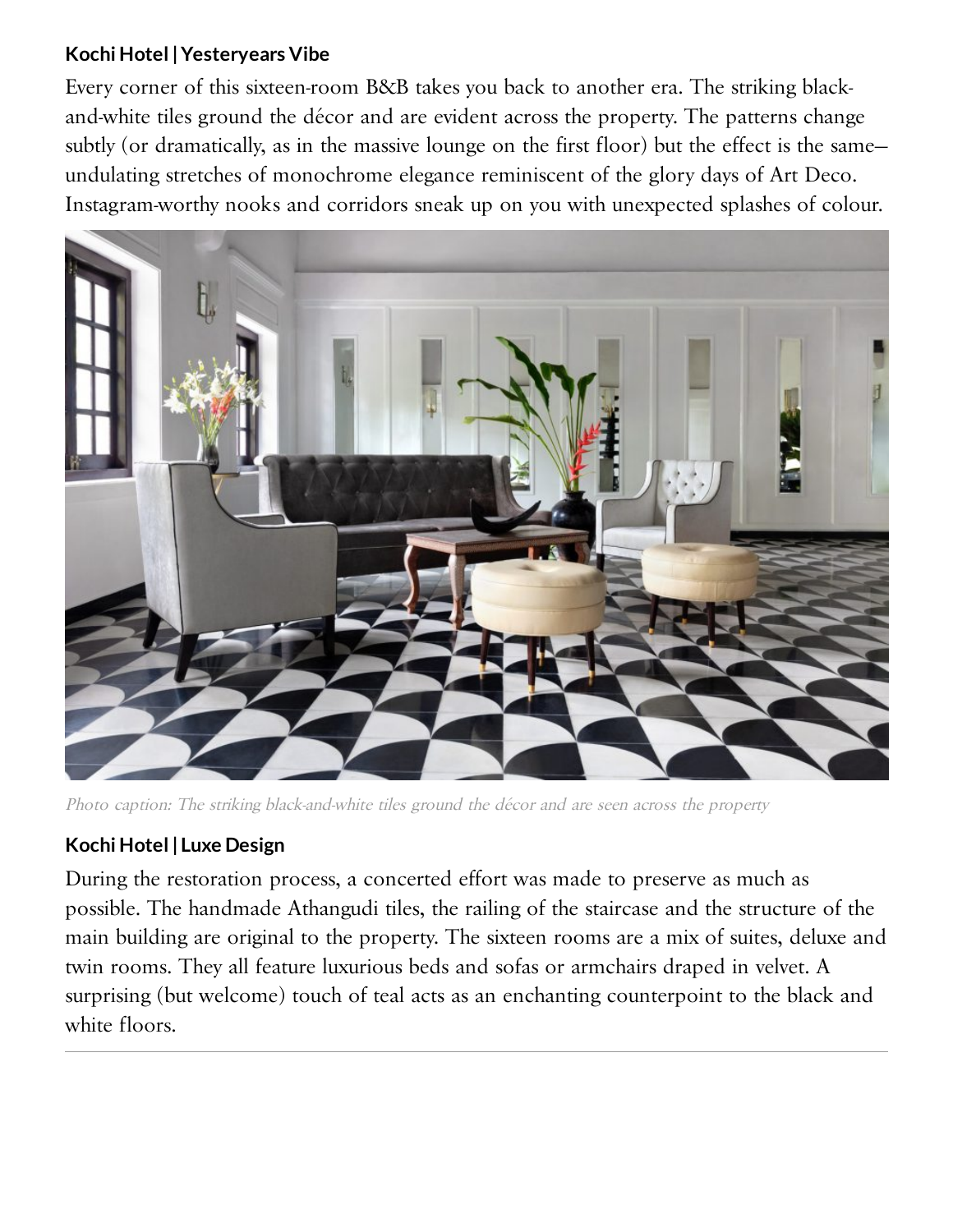

### **Kochi Hotel | Charming Touches**

The lounge on the first floor is a gorgeous space and is often used for events, including the prestigious Kochi Biennale. Relax on a comfortable sofa, borrow a book from the library or just admire the way the sunlight makes patterns on the tiles or glances off a vintage vase. The décor is kept simple with the spotlight firmly on the charm of the colonial architecture. Little touches like a pair of elaborately painted decorative cow-heads (an iconic Kochi souvenir) juxtaposed with twin mirrors remind you of where you are. Intimate corners are created with small groupings of tables and chairs and plants, so you can enjoy the space while you wait for a friend or a cup of tea. Around every corner is a welcome retreat.